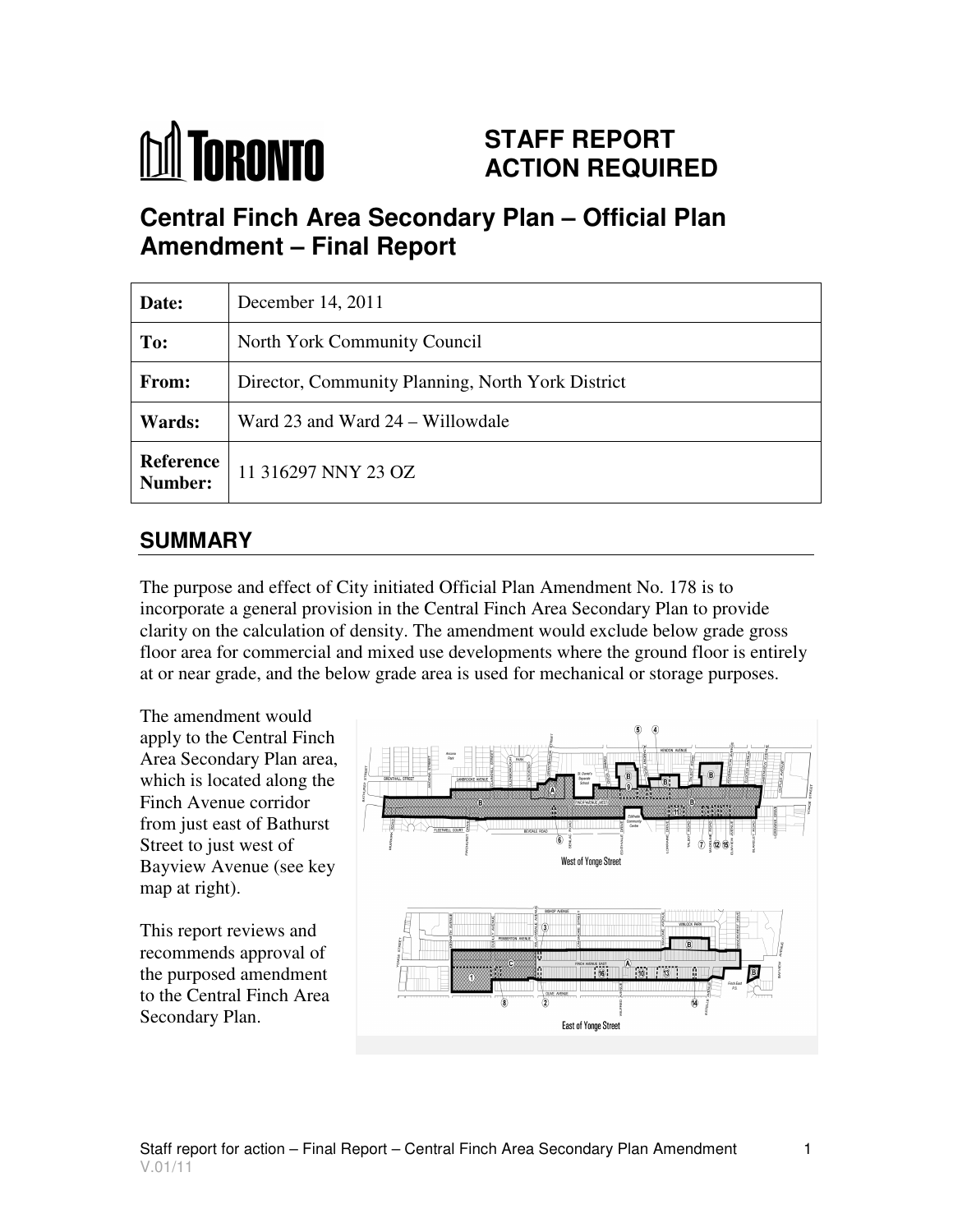## **RECOMMENDATIONS**

#### **The City Planning Division recommends that:**

- 1. City Council amend the Central Finch Area Secondary Plan substantially in accordance with the draft Official Plan Amendment attached as Attachment No. 2.
- 2. City Council authorize the City Solicitor to make such stylistic and technical changes to the draft Official Plan Amendment as may be required.

#### **Financial Impact**

The recommendations in this report have no financial impact.

#### **DECISION HISTORY**

This Official Plan Amendment is a result of an application for Rezoning and Site Plan Control approval for a proposed three storey mixed use development located at 83 Finch Avenue West, considered by North York Community Council on April 21, 2011.

The draft Zoning By-law recommended to North York Community Council for approval of the proposed development at 83 Finch Avenue West exempted the proposed development's basement area from calculation of gross floor area on the basis that it would be used only for storage and mechanical purposes. The staff report can be found at: http://www.toronto.ca/legdocs/mmis/2011/ny/bgrd/backgroundfile-37105.pdf

During the Public Meeting, North York Community Council heard deputations from both the applicant and on behalf of the Edithvale-Yonge Community Association. Communication from the representative for the Edithvale-Yonge Community Association can be found at:

http://www.toronto.ca/legdocs/mmis/2011/ny/comm/communicationfile-21197.pdf

North York Community Council at the meeting approved the application for the three storey mixed use development with an amended Zoning By-law and "subject to the issue of potential additional gross floor area located entirely below grade being determined by Planning Staff following consultation with the Ward Councillor and representative(s) of the local community, prior to enactment of the amending by-law".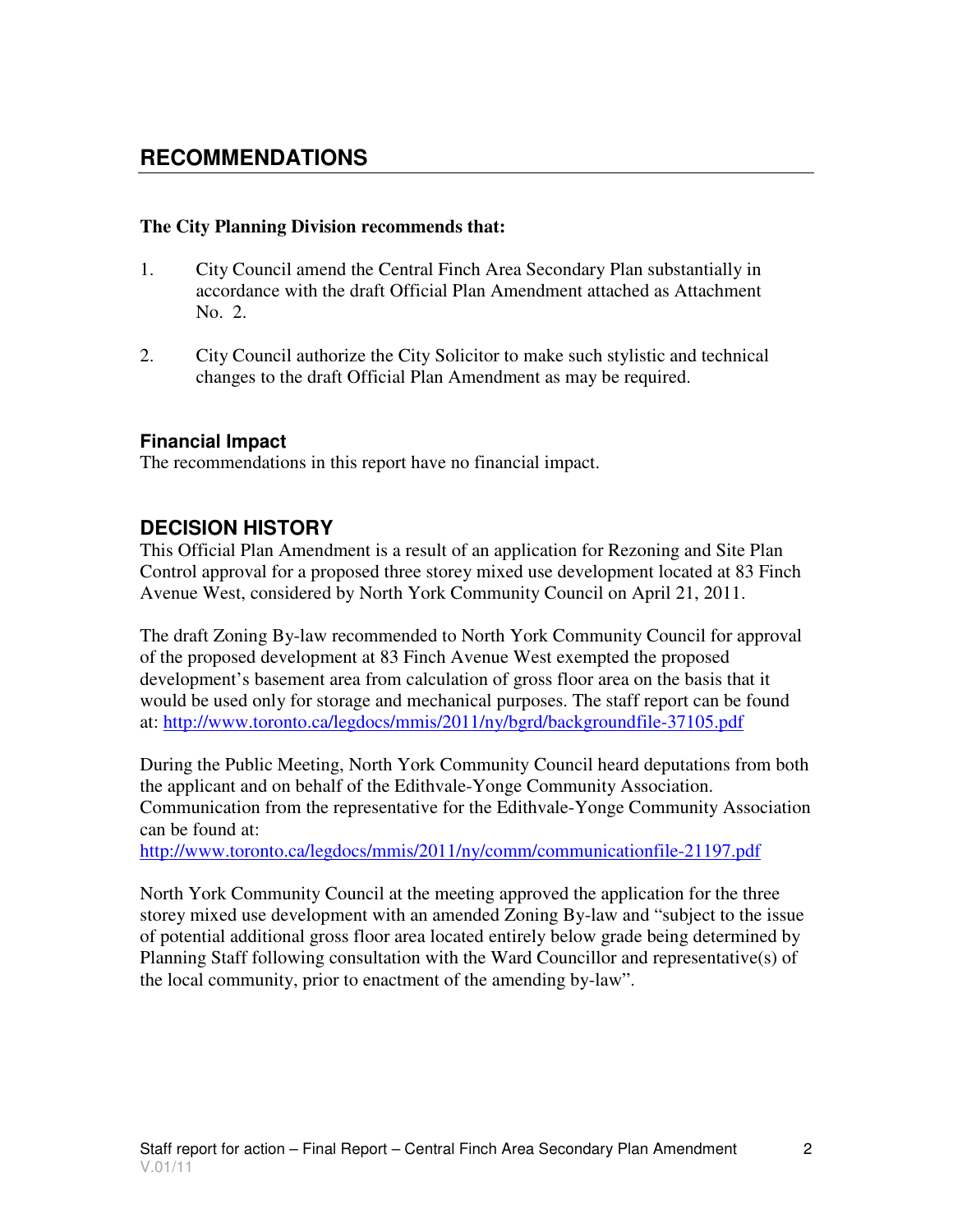## **ISSUE BACKGROUND**

## **Proposal**

The purpose and effect of the Official Plan Amendment to the Central Finch Area Secondary Plan is to provide clarity on the calculation of density. For commercial and mixed use developments where the ground floor is entirely at or near grade, below grade floor area used for storage or mechanical purposes would be excluded from the calculation of total gross floor area.

## **The Finch Avenue Corridor and Surrounding Area**

The Central Finch Area Secondary Plan extends from just east of Bathurst Street to Beecroft Road, and from Kenneth Avenue to just west of Bayview Avenue (the Finch Avenue Corridor is separated by the North York Centre Secondary Plan). It can be generally characterized by one and two storey dwellings that are being redeveloped for residential, commercial and mixed uses. A significant number of sites have been redeveloped for residential townhouse use along the corridor, just west of Yonge Street. To the north and south of the Finch Avenue corridor stable residential communities are located.

## **Provincial Policy Statement and Provincial Plans**

The Provincial Policy Statement (PPS) provides policy direction on matters of provincial interest related to land use planning and development. The PPS sets the policy foundation for regulating the development and use of land. The key objectives include: building strong communities; wise use and management of resources; and, protecting public health and safety. City Council's planning decisions are required to be consistent with the PPS.

The Growth Plan for the Greater Golden Horseshoe provides a framework for managing growth in the Greater Golden Horseshoe including: directions for where and how to grow; the provision of infrastructure to support growth; and protecting natural systems and cultivating a culture of conservation.

City Council's planning decisions are required by the *Planning Act*, to conform, or not conflict, with the Growth Plan for the Greater Golden Horseshoe.

## **Central Finch Area Secondary Plan**

The Finch Avenue corridor between Bathurst Street and Bayview Avenue, which is the subject of this report, is located within the Central Finch Area Secondary Plan, which extends from just east of Bathurst Street to Beecroft Road, and easterly from Kenneth Avenue to just west of Bayview Avenue (see Attachment No. 1).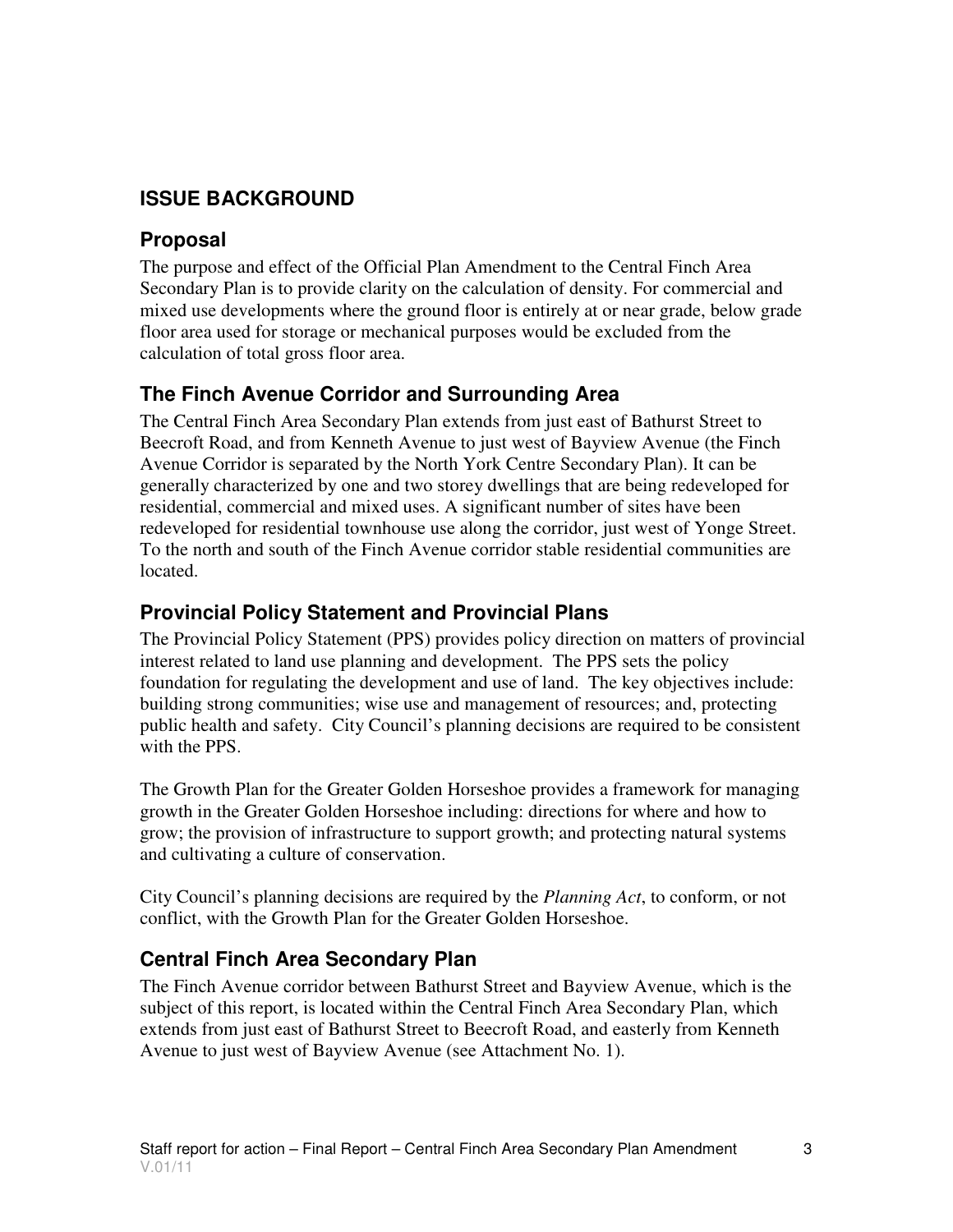In the Secondary Plan, the *Mixed Use Area "A"* designation provides for a broad range of commercial, residential and institutional uses, in single use or mixed use buildings, as well as parks and open spaces. The *Mixed Use Area "B"* designation provides for detached and multiple-unit residential, retail and service commercial uses, offices, places of worship, public parks and recreational facilities, and institutional uses. Similarly, the *Mixed Use Area "C'* designation of the Secondary Plan provides for detached and multiple-unit residential, offices, places of worship, public parks and recreational facilities, and institutional uses.

The *Neighbourhood "A"* and *Neighbourhood "B"* designations provide for detached and multiple-unit residential uses, public parks and recreational facilities, and places of worship.

The Secondary Plan encourages redevelopment that will achieve a mixed use character between Bathurst Street and Willowdale Avenue, consisting of multiple-unit residential and street oriented retail and service commercial uses. Easterly from Willowdale Avenue, the Plan envisions smaller scale residential uses.

The Plan encourages the consolidation of lots and elimination of driveways fronting onto Finch Avenue, and development that enhances the street with a strong and attractive pedestrian oriented street edge emphasizing good design and an abundance of landscaping and tree features. The Plan also places emphasis on ensuring that development along the Finch corridor takes place in a manner that protects and enhances adjacent residential neighbourhoods.

#### **Zoning**

Lands within the Central Finch Area Secondary Plan are typically zoned "One-Family Detached Dwelling Fourth Density Zone (R4)" in Zoning By-law 7625 for the former City of North York. This zoning permits one-family detached dwellings and accessory buildings. As development applications have been approved, lands have been rezoned to implement zoning appropriate designations for the proposed residential, commercial, or mixed use.

## **Reasons for the proposed Amendment**

The purpose and effect of this Official Plan Amendment to the Central Finch Area Secondary Plan is to provide clarity on the calculation of density. Below grade gross floor area for commercial and mixed use developments where the below grade use is intended for mechanical or storage purposes and where the ground floor is entirely at or near grade, would be excluded from the calculation of total gross floor area. No other provisions of the Secondary Plan are affected or altered by this proposed amendment to the Secondary Plan.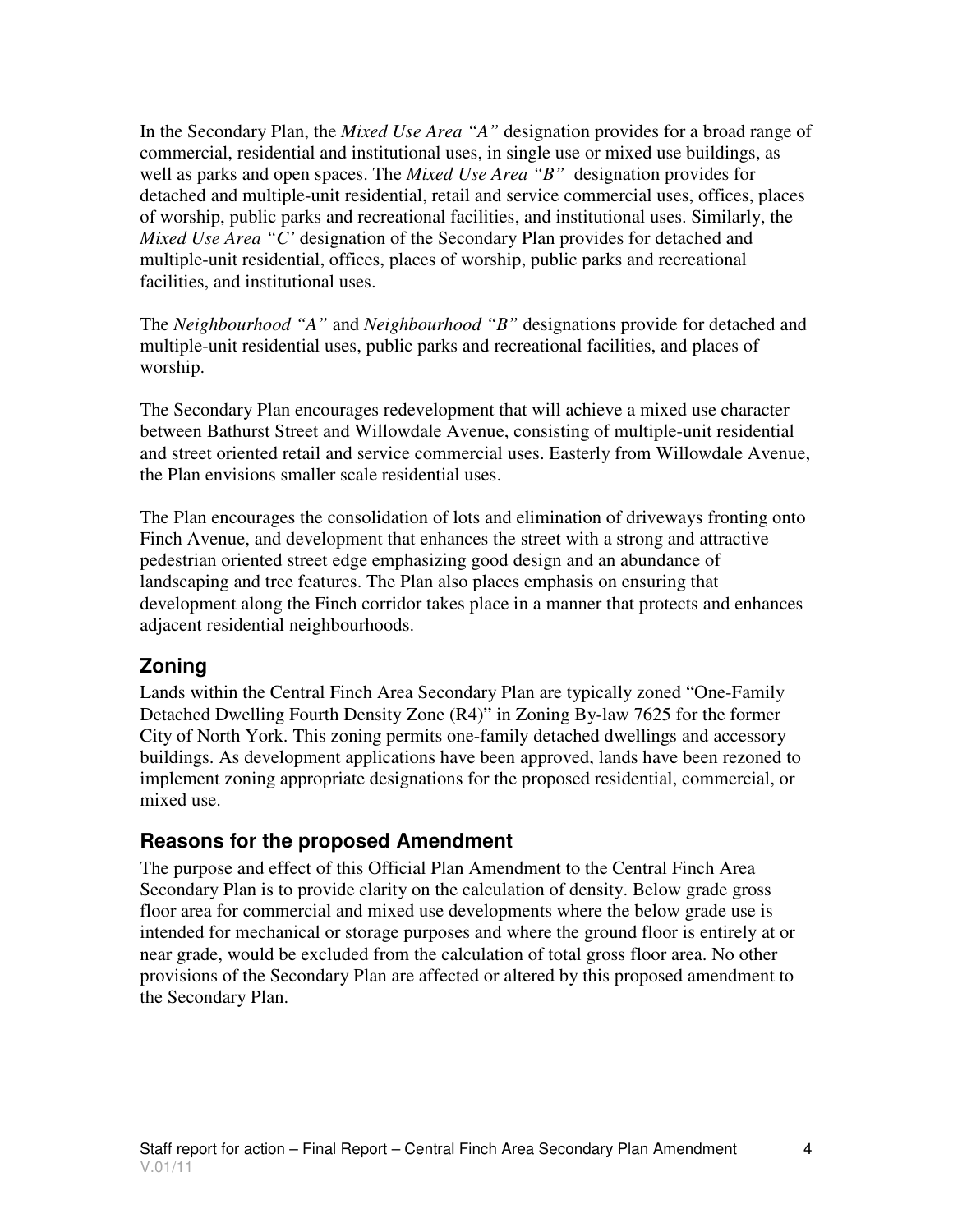## **Community Consultation**

As noted previously, a representative of the Edithvale-Yonge Community Association made a deputation to North York Community Council on April 21, 2011, concerning, among other issues, the land use permissions of the Secondary Plan.

Subsequent to the Community Council meeting, the representative from the Ratepayers Association and City Planning staff have had discussion on the issue of below grade floor area and the calculation of total gross floor area for proposed developments within the Central Finch Secondary Plan area. It was requested that an amendment to the Secondary Plan be initiated to ensure clarity for the purposes of calculating total gross floor area.

## **COMMENTS**

In the "Mixed Use" designations of the Central Finch Area Secondary Plan, the maximum amount of density permitted for a solely commercial development is 1.0 times the lot area, (also referred to as the Floor Space Index (FSI), and is calculated by dividing the gross floor area of all buildings on a lot by the area of the lot).

Depending on the lot frontage, a mixed use development could achieve a maximum density of 1.5 times the lot area, with a commercial density of 0.75 times the lot area in *Mixed Use Area "B" and "C"*, which represents the majority of the Finch Avenue corridor. A small area at Finch Avenue and Grantbrook Street (*Mixed Use Area "A)* could achieve 2.5 times the lot area.

In addition, the maximum height permitted for a solely commercial development is 3 storeys or 11 metres, and depending on the lot frontage, a mixed use development could achieve a maximum height of 4 storeys or 13 metres.

The proposed amendment would exclude the below grade gross floor area used for storage and mechanical purposes, where the ground floor of a commercial or mixed use development is entirely at or near grade. This proposed Official Plan Amendment provides clarity on the calculation of total gross floor area while conforming to and promoting the land use and density policies of the Central Finch Area Secondary Plan.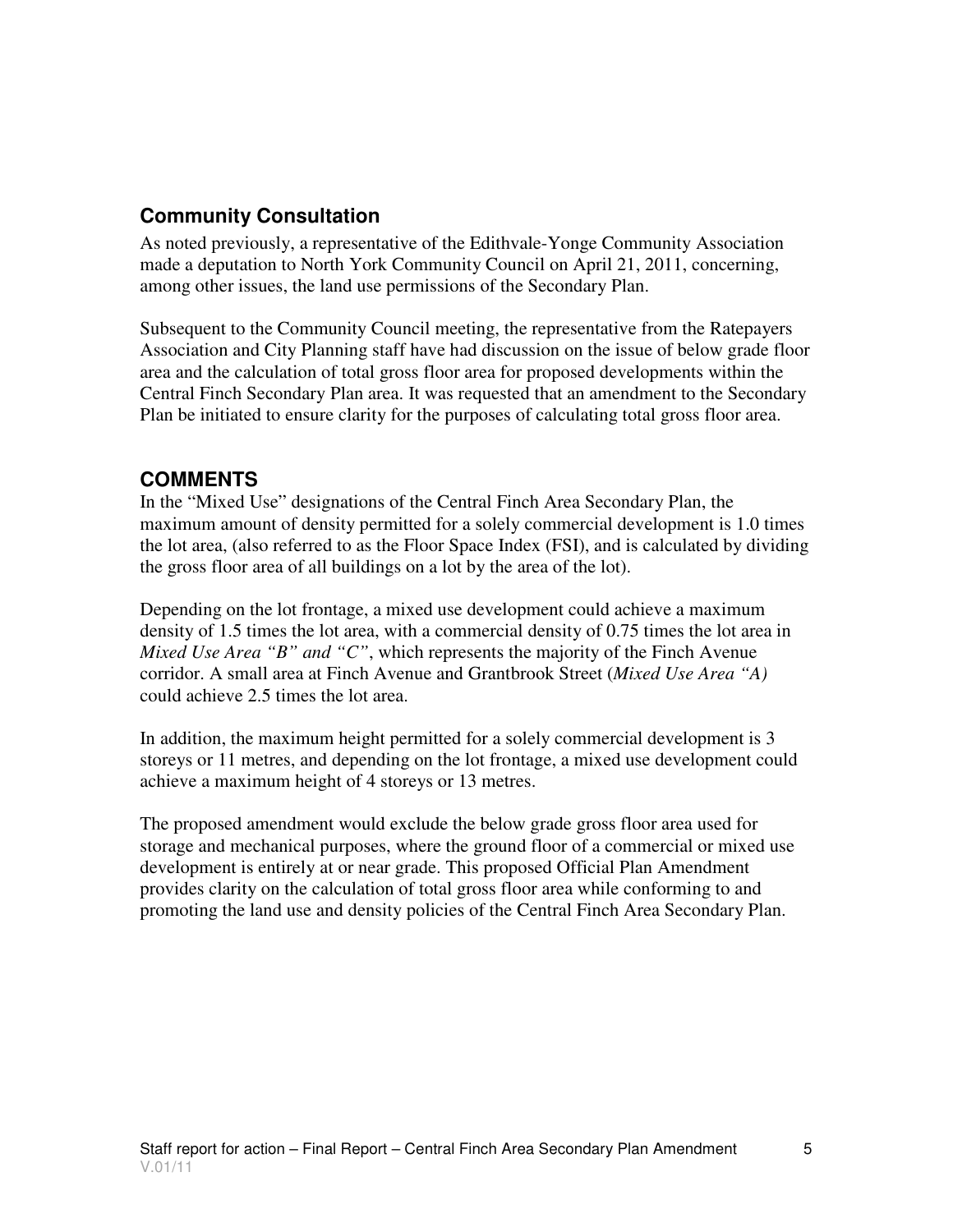The additional gross floor area would not have a significant impact on the overall development of the corridor. Building heights and massing, setbacks and angular plane provisions, privacy fencing, landscape strips along abutting residential neighbours, pedestrian oriented streetscaping and sidewalk connections – as required by the Plan – are all maintained. These requirements will not be affected by the proposed amendment.

#### **CONTACT**

Ben DiRaimo, Planner Tel. No. (416) 395-7119 Fax No. (416) 395-7155 E-mail: bdiraimo@toronto.ca

## **SIGNATURE**

Allen Appleby, Director Community Planning, North York District

\_\_\_\_\_\_\_\_\_\_\_\_\_\_\_\_\_\_\_\_\_\_\_\_\_\_\_\_\_\_\_

#### **ATTACHMENTS**

Attachment 1: Official Plan Attachment 2: Draft Official Plan Amendment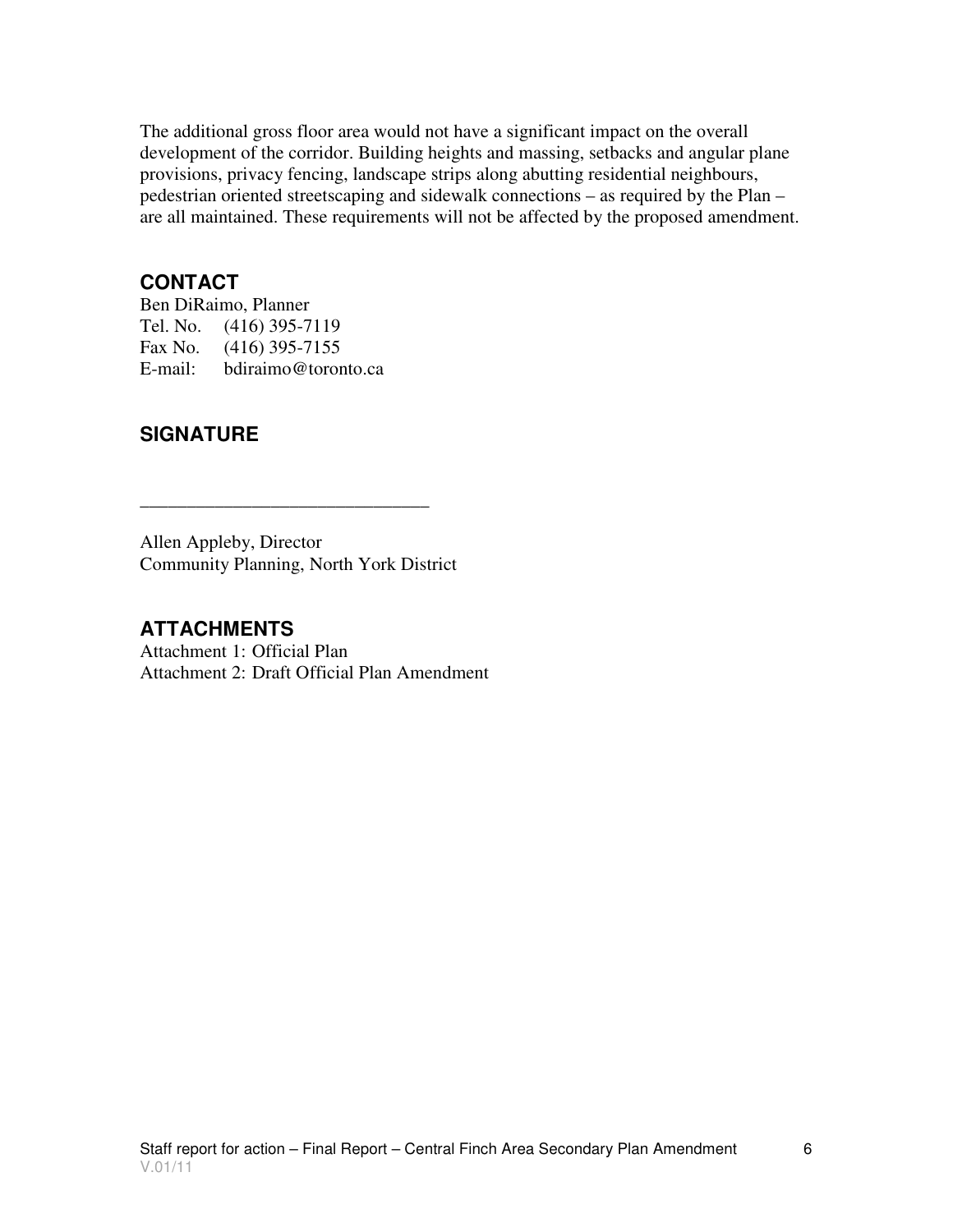

#### **Attachment 1: Official Plan**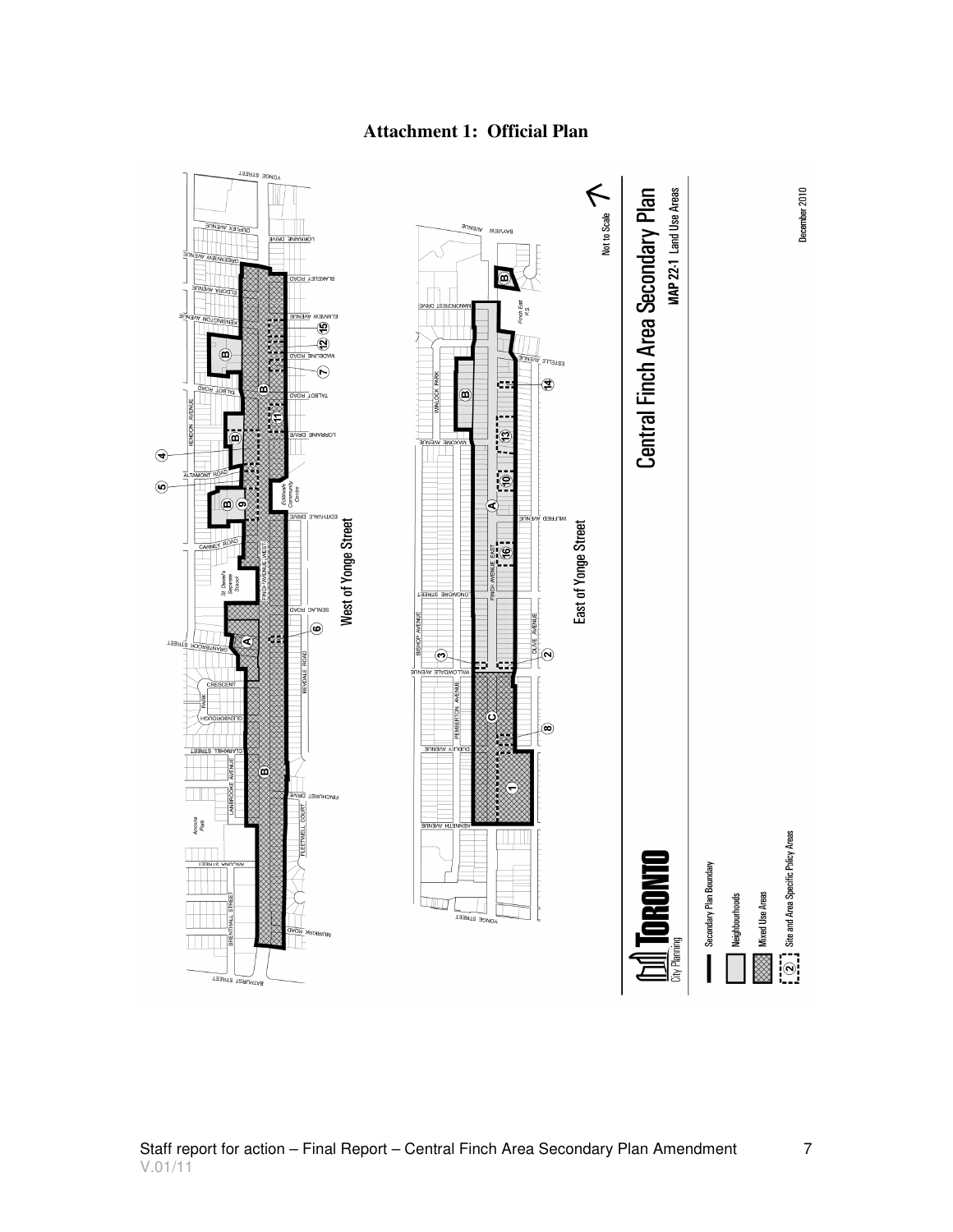#### **Attachment 2: Draft Official Plan Amendment**

Authority: North York Community Council Item ~ as adopted by City of Toronto Council on  $\sim$ , 2012

Enacted by Council:  $\sim$ , 20 $\sim$ 

#### **CITY OF TORONTO**

**Bill No.** ~

#### **BY-LAW No. ~-2012**

#### **To adopt an amendment to the Official Plan for the City of Toronto for the lands located within the Central Finch Area Secondary Plan area.**

WHEREAS authority is given to Council under the *Planning Act*, R.S.O. 1990, c.P. 13, as amended, to pass this By-law;

WHEREAS Council of the City of Toronto has provided adequate information to the public and has held at least one public meeting in accordance with the *Planning Act*;

The Council of the City of Toronto HEREBY ENACTS as follows:

1. The attached Amendment No. 178 to the Official Plan for the lands located within the Central Finch Area Secondary Plan, is hereby adopted pursuant to the *Planning Act,*  as amended.

ENACTED AND PASSED this  $\sim$  day of  $\sim$ , A.D. 2012.

ROB FORD, NOTIFICAL S. WATKISS, Mayor City Clerk

(Corporate Seal)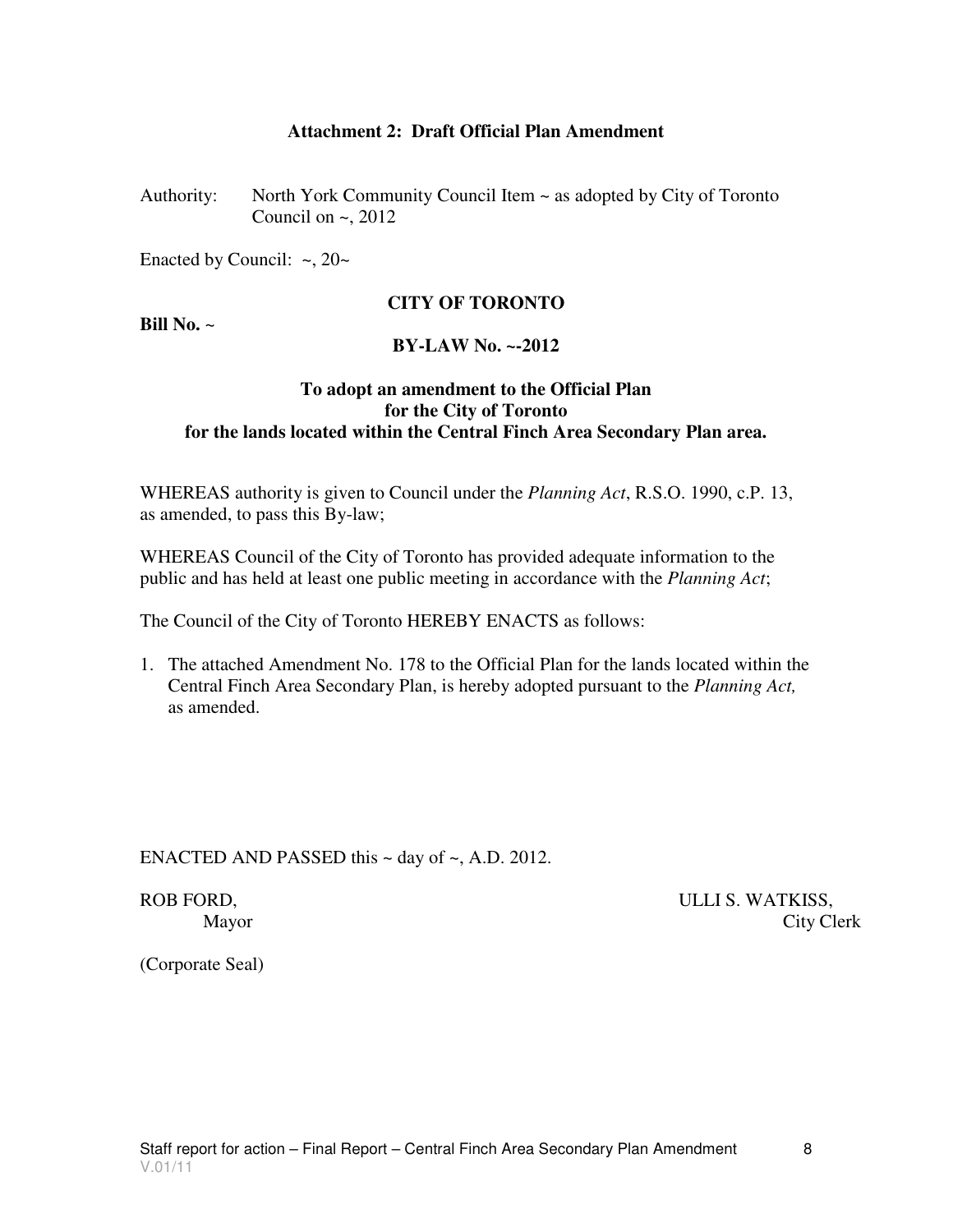#### **AMENDMENT NO. 178 TO THE OFFICIAL PLAN**

#### **FOR THE LANDS LOCATED WITHIN THE CENTRAL FINCH AREA SECONDARY PLAN**

\_\_\_\_\_\_\_\_\_\_\_\_\_\_\_\_\_\_\_\_\_\_\_\_\_\_\_\_\_\_\_\_\_\_\_\_\_\_\_\_\_\_\_\_\_\_\_\_\_\_\_\_\_\_\_\_\_\_\_\_\_\_\_\_\_\_\_\_\_\_\_\_

The Official Plan of the City of Toronto is amended as follows:

1. Chapter 6, Section 22, Central Finch Area Secondary Plan, is amended by adding the following subsection to Section 3, Density and Height:

#### **"3.1.1.**

 For the purposes of calculating density for commercial and mixed use development and where the ground floor is entirely at or near grade, below grade floor area used for storage or mechanical purposes will be excluded from the calculation of total gross floor area"

2. Map 22-1, Central Finch Area Secondary Plan, to which this amendment applies, is shown on attached Schedule A.